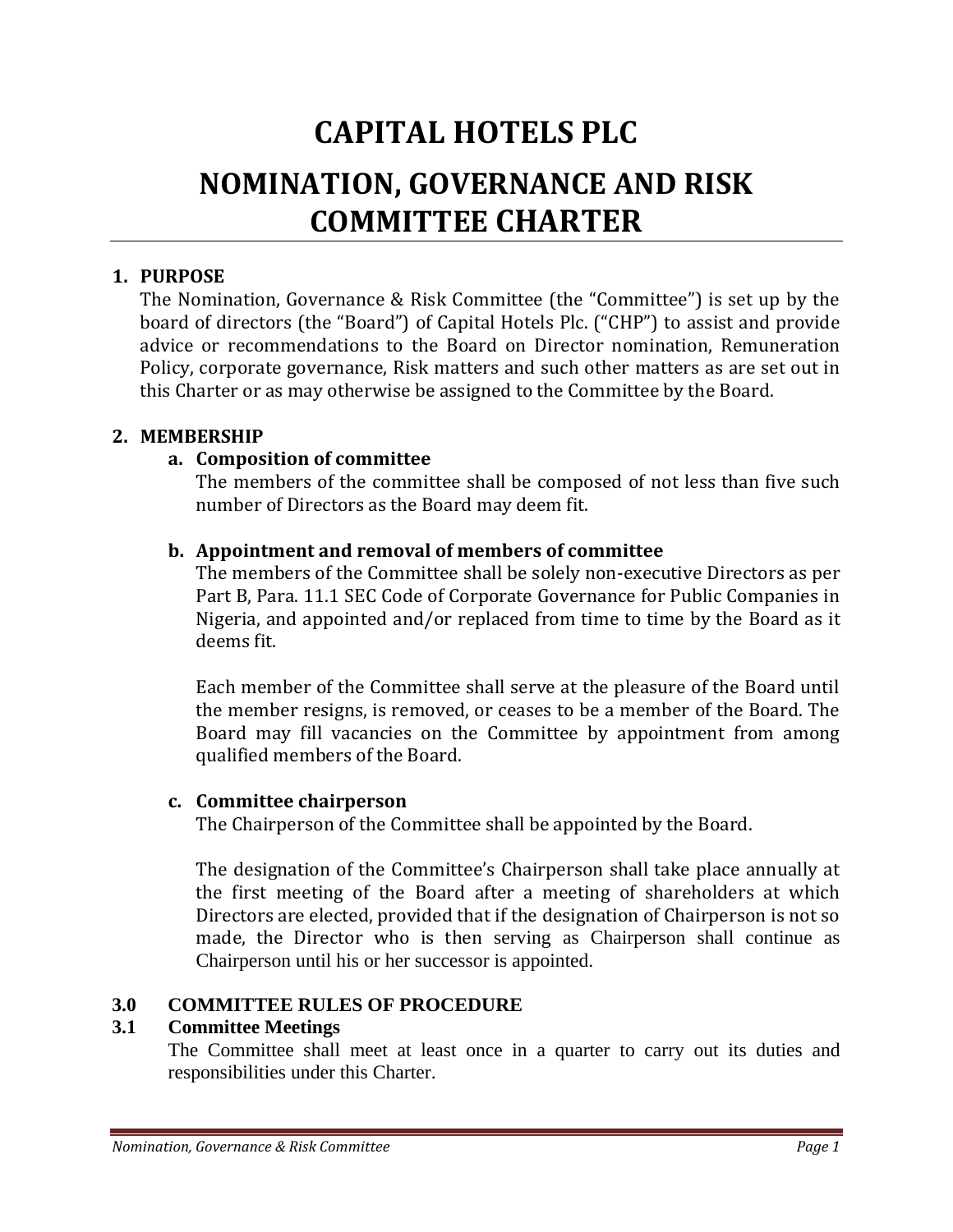The Chairperson or any member of the Committee may call a meeting of the Committee at any time. The Committee may ask any officer or employee of CHP, or any representative of CHP's advisors, to attend any meetings and to provide such pertinent information as the Committee may request or to meet with any members or representatives of the Committee.

A simple majority of the members of the Committee shall constitute a quorum to transact business. The affirmative vote of a majority of the members of the Committee present at the time of such vote shall be required to approve any action of the Committee.

Members of the Committee may participate in a meeting of the Committee by means of telephone conference call or similar communications equipment by means of which all persons participating in the meeting can hear each other. Subject to the requirements of any applicable law, regulation or rule, any action required or permitted to be taken at a meeting of the Committee may be taken without a physical meeting if consent in writing, setting forth the action so taken, is signed by all of the members of the Committee. Such written consent shall have the same force as a unanimous vote of the Committee.

Committee members may raise any subjects that are not set on the agenda by the Chairperson.

The Company Secretary or any other member so designated shall serve as secretary to the committee and shall keep records of its proceedings.

## **3.1b Virtual Meetings**

Virtual meetings are permissible in accordance with the Guidelines on Companies virtual Board, Committees and Management Meetings issued by the Nigerian Stock Exchange (NSE) on  $15<sup>th</sup>$  April. 2020.

# **i. Executive Sessions**

At any meeting of the Committee, an opportunity shall be provided to any member of the Committee to request that the Committee meets in executive session during such meeting. "Executive session" shall mean a session at which the members of the Committee meet without the attendance of officers or employees of CHP, legal counsel, advisors or other nonmembers of the Committee.

## **ii. Reporting**

The Committee shall regularly report directly to the Board with respect to the Committee's activities, as appropriate.

## **3. REMUNERATION OF COMMITTEE MEMBERS**

# **a. Committee members**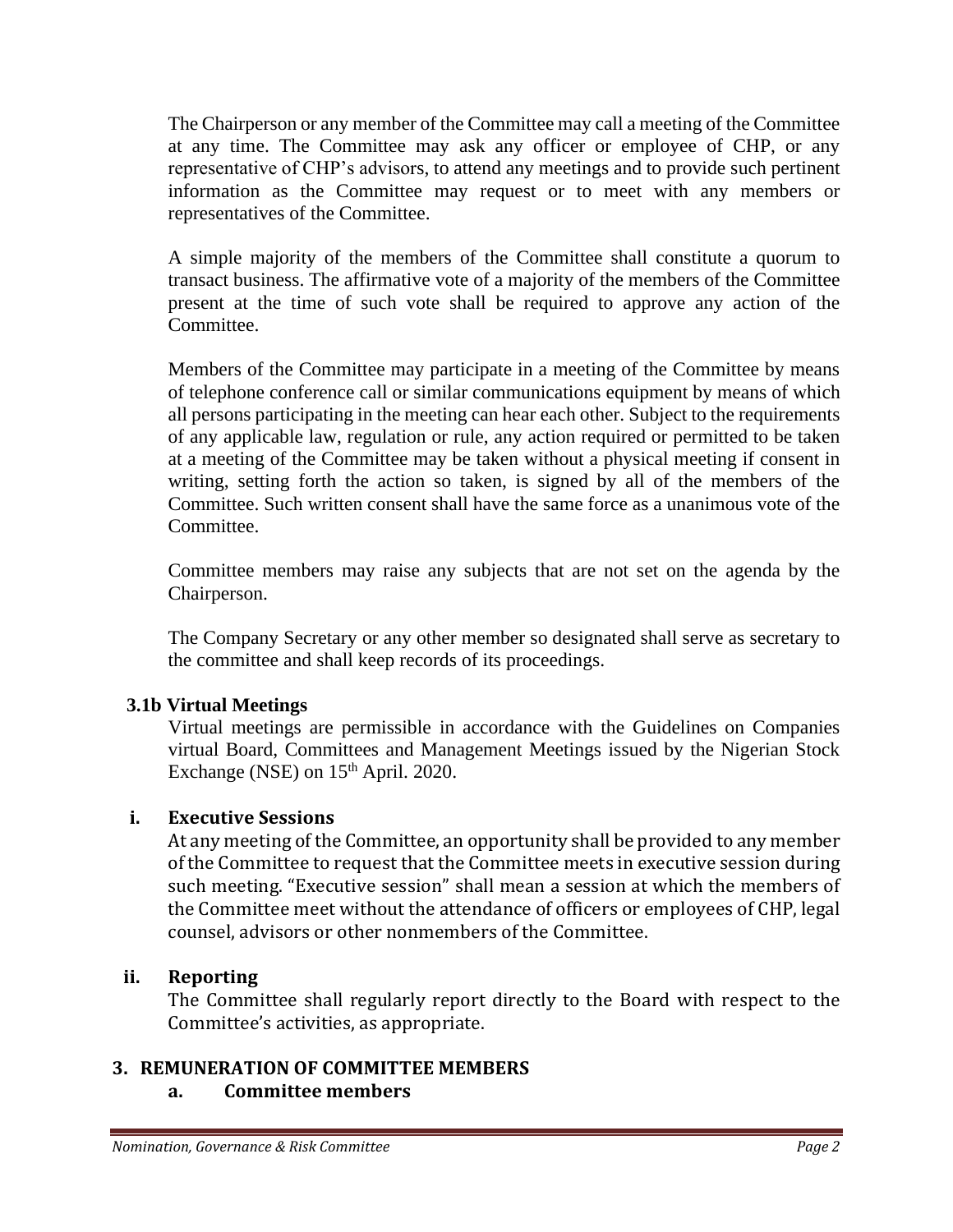Members of the Committee and the Chairperson shall receive such remuneration for their service on the Committee as the Board may determine from time to time on the recommendation of the Committee.

# **b. Directors**

The Committee shall make recommendations to the Board with respect to Director compensation.

# **4. COMMITTEE AUTHORITY**

# **i. Retaining and Compensating Consultants/Advisors**

The Committee shall have the authority to retain, at CHP's expense, a consultant to assist it in carrying out its duties, including identifying director candidates, and to retain outside counsel and any other advisors (each, an "Advisor") as the Committee may deem appropriate in its sole discretion. The Committee shall promptly notify the Chairman of the Board and/or the Independent Director, as appropriate, of the retention of any such Advisor. The Committee shall recommend for approval the related fees and retention terms of any such Advisor.

# **ii. Access**

The Committee shall have reasonable access to CHP's personnel and documents and the resources necessary to carry out its responsibilities.

## **iii. Subcommittees**

The Committee may form and delegate authority to subcommittees if deemed appropriate by the Committee, subject to any restrictions imposed by any applicable regulatory or stock exchange requirements.

## **6.0 DUTIES AND RESPONSIBILITIES**

The Committee is responsible for performing the duties set out below as well as any other duties that are otherwise required by law or are delegated to the Committee by the Board as stated in Para. 11.1, SEC Code as amended:

## **i. Nomination & Governance**

The functions of thje Committee shall include:

- a) Establish the criteria for Board and Board Committee memberships, review candidates' qualifications and any potential conflict of interest, assess the contribution of current directors in connection with their re-nomination and make recommendations to the Board;
- b) Prepare a job specification for the Chairman's position, including an assessment of time commitment required of the candidate;
- c) Periodically evaluate the skills, knowledge and experience required on the Board;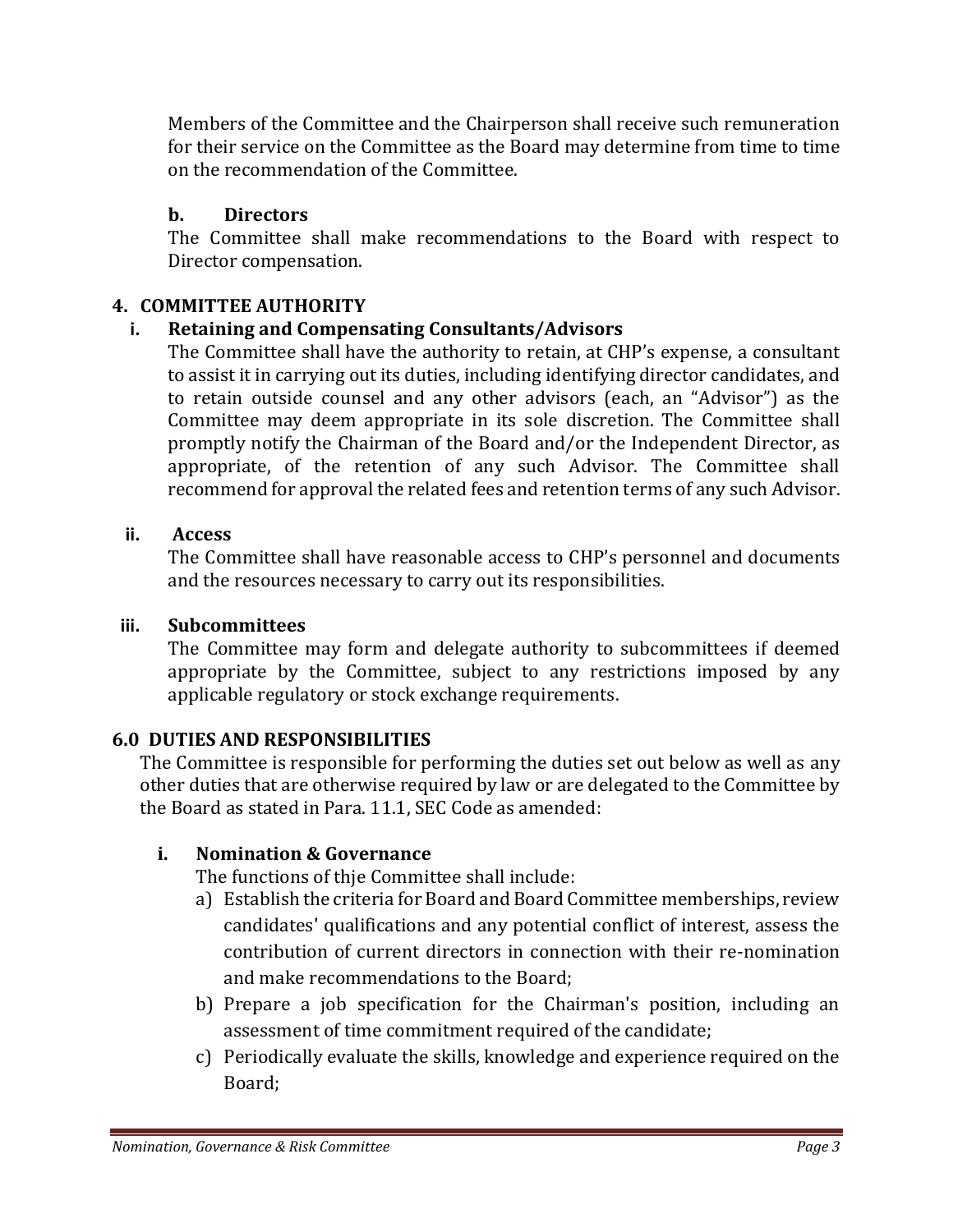- d) Make recommendations on experience required by Board Committee members, Committee appointments and removal, operating structure, reporting and other Committee operational matters;
- e) Ensure that succession policy and plan exist for the positions of Chairman, CEC/MD, the executive directors and the subsidiary managing directors for Group companies;
- f) Ensure that the Board conducts a Board evaluation on an annual basis;
- g) Review the performance and effectiveness of the subsidiary company Boards (if any) on an annual basis where applicable; and
- h) Review and make recommendations to the Board for approval of the company's organisational structure and any proposed amendments.

# **ii. Remuneration**

The functions of the Committee with respect to remuneration should include:

- **a.** Make recommendations to the Board on compensation structure for Managing Director; Executive Directors and compensation payable to executive directors and senior management employees for any loss of office or termination of appointment to ensure that it is consistent with contractual terms, fair and not excessive.;
- **b.** Make Recommendation to the board on the remuneration of non-executive directors, including the review of Directors' compensation periodically and, where appropriate, to recommend any changes thereto to the Board.
- **c.** Provide input to the annual report of the company in respect of directors compensation;
- a) Develop a formal, clear and transparent procedure for the establishment and review of the company's remuneration policy.

# **iii. Risk Management**

The essence of the Risk Management Committee to assist the Board in its oversight of the risk profile, risk management framework and the risk reward strategy.

The functions of the Committee include the following:

- a) Review and recommend for Board approval of the company's risk management policy including risk appetite and risk strategy;
- b) Review the adequacy and effectiveness of risk management and controls;
- c) Oversight of management's process for the identification of significant risks across the company and the adequacy of prevention, detection and reporting mechanisms;
- d) Review of the company's compliance level with applicable laws and regulatory requirements which may impact the company's risk profile;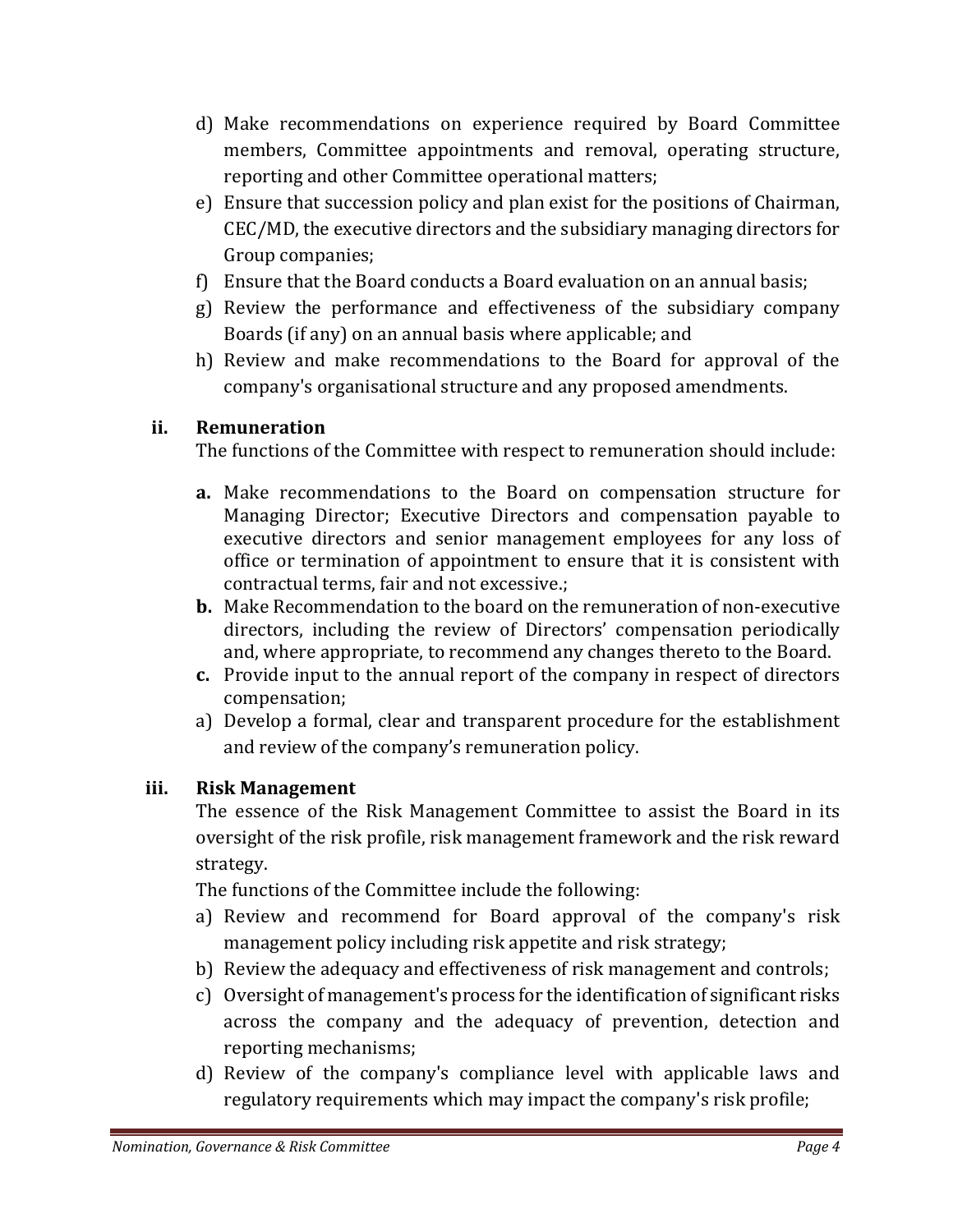- e) Undertake Periodic review of changes in the economic and business environment, including emerging trends and other factors relevant to the company's risk profile;
- f) Review and recommend for approval of the Board risk management procedures and controls for new products and services.
- g) To enhance the risk management function, the Committee shall nominate a member of senior management to perform the function and attend the meetings of the Risk Management Committee in addition to ED/CEO, Head of Internal Audit.

# **7. NOMINATION OF DIRECTORS**

# **a. Evaluating Competencies and Skills**

The Committee shall make recommendations to the Board with respect to the following matters:

- i. The competencies and skills the Board, as a whole, should possess;
- ii. The needs of individual committees of the Board, particularly with respect to anticipating retirements of Chairpersons and committee members;
- iii. The competencies and skills each existing Director possesses and which the Board as a whole therefore possesses;
- iv. The independence of Directors in accordance with all statutory, regulatory and stock exchange requirements and guidelines and any additional independence criteria established by the Board from time to time; and
- v. The personality and other qualities of each Director, as these may ultimately determine the boardroom dynamic.

# **b. Identifying and Recommending Nominees**

The Committee shall identify the individual(s) qualified to become new Directors and recommend to the Board such nominee(s) for election by shareholders for appointment to the Board. In making its recommendations, the Committee shall consider:

- i. any selection criteria approved by the Board from time to time, including such knowledge, experience, skills, expertise and diversity (as provided in CHP's Board Diversity Policy) that the Board considers to be necessary for the Board, as a whole, to possess;
- ii. The independence of each candidate in accordance with all statutory, regulatory and stock exchange requirements and guidelines as in effect from time to time and any additional independence criteria established by the Board from time to time;
- iii. Whether or not each candidate can devote sufficient time and resources to his or her duties as a Board member;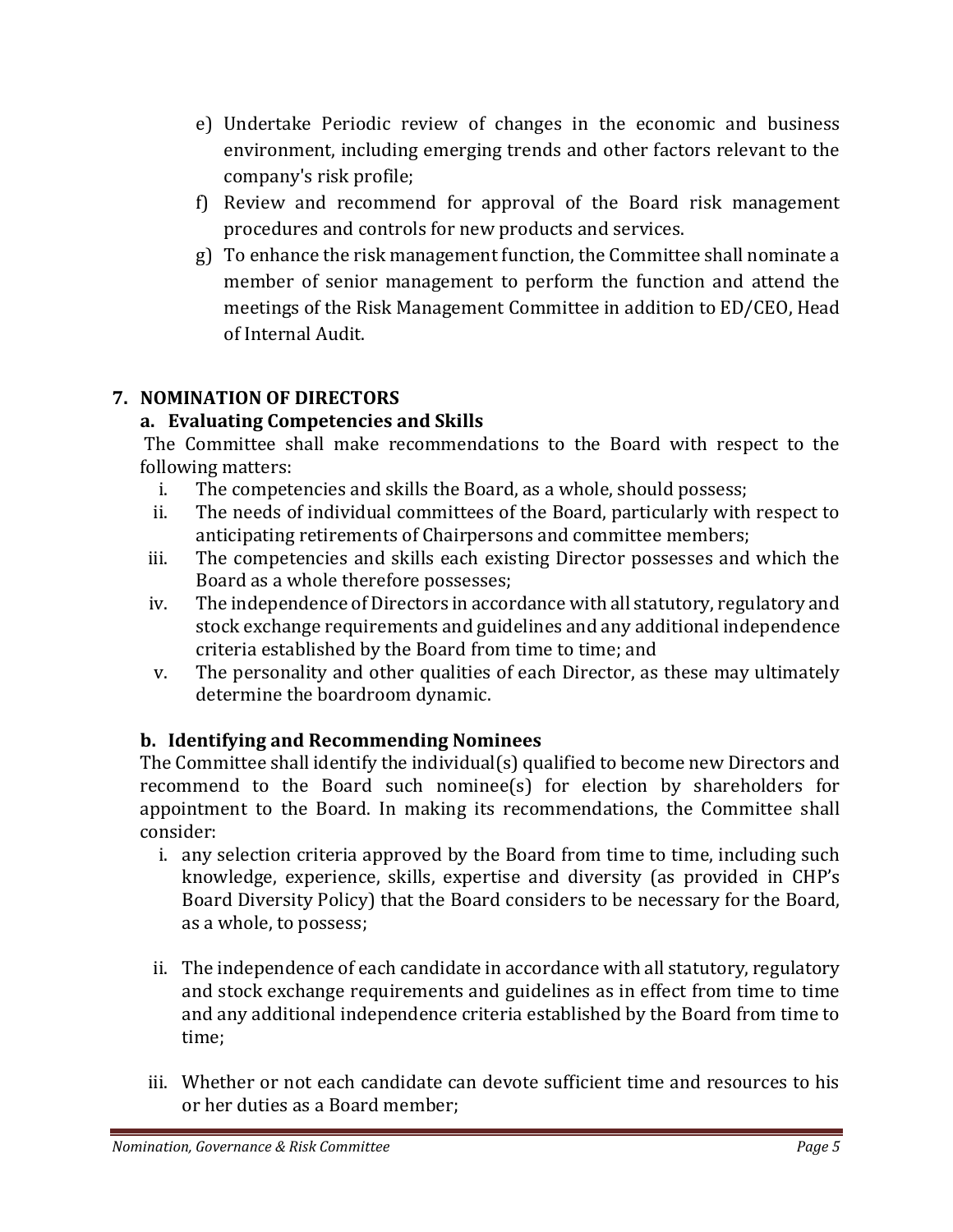- iv. The competencies and skills that the Board considers each existing Director to possess;
- v. The competencies and skills each new candidate would bring to the Board;
- vi. The strategic direction of CHP;
- vii. Fine-tune recommendations, If any, from CHP's shareholders.
- viii. The Committee shall also evaluate potential retirement and other departures of existing Directors.

## **c. Exception**

If CHP is legally required by contract or otherwise to provide third parties with the right to nominate one or more Directors, the Committee shall have no responsibility for the selection and nomination of such Director(s).

## **d. Director Resignations**

The Committee shall consider resignation(s) tendered by a Director(s) pursuant to CHP's majority voting policy or otherwise in accordance with CHP's Corporate Governance Guidelines.

## **8. CORPORATE GOVERNANCE AND DISCLOSURE**

## **8.1Approach to Corporate Governance**

The Committee shall annually review and recommend revisions, if any, to the Board regarding Capital Hotels Plc approach to corporate governance. Among other things, the Committee shall:

- a. Annually recommend to the Board for approval corporate governance practices, policies and procedures applicable to CHP, including recommended revisions to CHP's Corporate Governance Guidelines;
- b. If not otherwise mandated by the Board, develop charters for any new committees established by the Board;
- c. Monitor relationships between management of CHP and the Board and recommend procedures to allow Directors to have access to, and an effective relationship with, management;
- d. Ensure the proper flow of information to the Board and consider the adequacy and timing of materials provided to the Board in support of management's proposals;
- e. be available as a forum for addressing the concerns of individual Directors;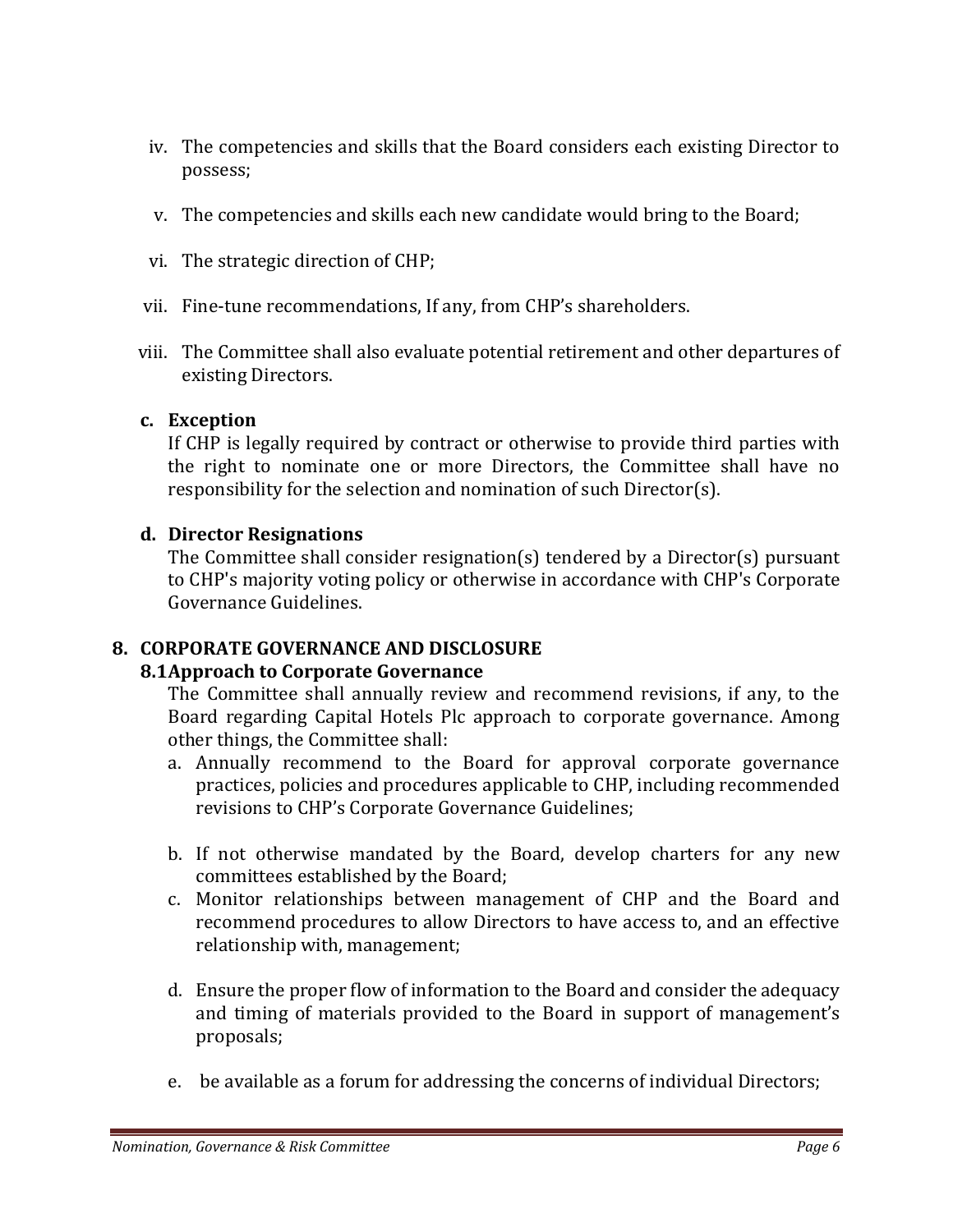- f. work with the Chairman of the Board to foster a healthy corporate governance culture within CHP;
- g. monitor emerging best practices in corporate governance to consider whether such practices would be advisable for CHP; and
- h. keep informed of new corporate governance rules and regulations applicable to CHP and recommend to the Board appropriate changes in CHP's corporate governance policies and practices.

# **8.2 Governance Disclosure**

The Committee shall review and recommend to the Board for approval the "Statement of Corporate Governance Practices" section of CHP's management proxy circular and disclosure describing the assessment process for Board members.

# **a. BOARD EFFECTIVENESS**

# **i. Board Size and Composition**

The Committee shall, on an annual basis, examine the size of members of Board Committees, and review their composition and mandates to facilitate effective decision-making.

# **ii. Independence**

The Committee shall recommend to the Board structures and procedures to enhance the independence of Directors.

# **iii. Succession Planning**

The Committee shall make recommendations to the Board with respect to Board succession plan, including policies and principles for Director retirement, selection of candidtaes for the Chairmanship of the Board and Independent Director(s).

# **b. ORIENTATION AND CONTINUING EDUCATION**

The Committee shall oversee the orientation process for each new Director and also oversee the continuing education program for all Directors.

# **c. INSURANCE AND INDEMNIFICATION**

The Committee shall make recommendations to the Board with respect to insurance and indemnification matters for Capital Hotels Plc's Directors and officers.

## **9. COMMITTEE WORK PLAN**

The Committee shall annually develop a work plan to identify and set time frames for the duties it is responsible for performing. The Committee shall regularly monitor its